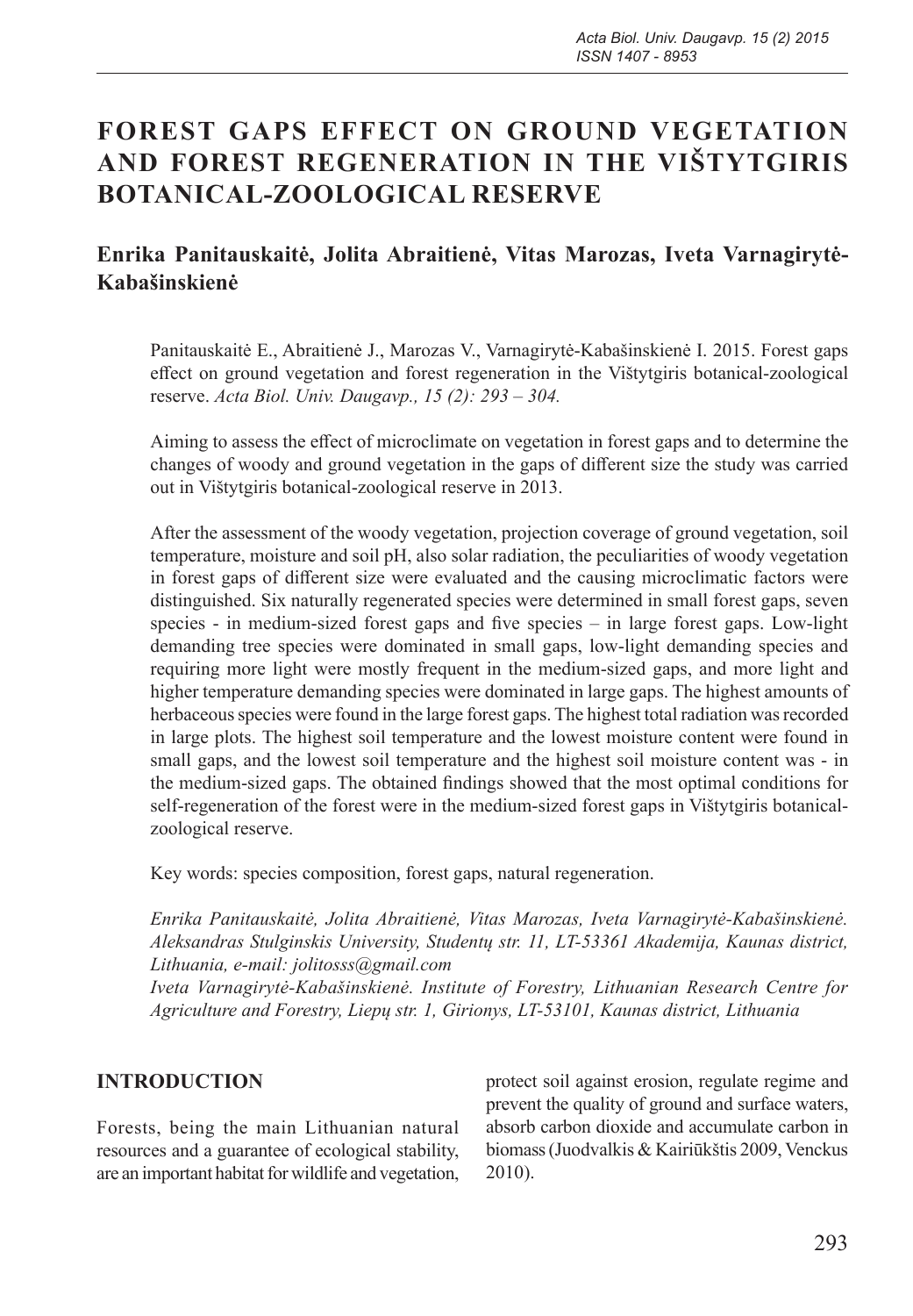Most of the Lithuanian forests are self-regenerated and heterogeneous. Compared to the Central and Southern Europe, the forest biodiversity is abundant in Lithuania. In the forests, the areas not covered with forest, also areas surrounded by a natural or semi-natural landscape elements (meadows, marshes, fields, etc.) with rich variety of components still exist (Kurlavičius 2006, Šepetienė 2008).

Forest ecosystem is constantly subjected to different negative effects of biotic and abiotic agents. Furthermore, this leads to the specifics of forest vegetation species composition, structure and peculiarities of its development processes. Forest or canopy gaps in the forest cover appear as a response of natural or artificial disturbances when trees when trees are damaged or die (Yamamoto 2000, Sapkota & Oden 2009). For instance, one of the leading causing factors is wind (Peterson & Pickett 1990). Small forest gaps usually appear as a result of die or wind fall, trunk broken or uprooted individual trees.

Regeneration processes in forest gaps depend on several environmental factors, also physiology and behavior of regenerating species (Lawes et al. 2007). Regeneration also depends on physical gap characteristics. Several studies have revealed that gap size is one of the most important characteristics affecting the regeneration of various tree species (Brokaw 1985, Li et al. 2005). In the forest gaps of different size, different lighting and shape (Dahir & Lorimer 1996), variety of the soil moisture or nutrient concentrations regimes, which determined as gap characteristics (Van Der Meer & Bongers 1996), could be obtained. Bullock (2000) found that the competition for light, nutrients and water is weaker in large gaps compared to small gaps. Usually larger forest gaps are occupied with species which require more light and higher temperatures. Such forest gaps are surrounded by trees which grow further from each other and thus more light enters the area. The higher light regime causes the higher vegetation diversity and more pronounced differentiation of trees (Poulson & Platt 1989, Messier et al. 1999). In contrast, in small forest gaps the low light levels

are found, and the plants almost constantly grow in the adjacent tree shade, they are overshadowed and compete for light (Sapkota et al. 2009; Hammond & Niklas 2011). The seedlings of trees and other plant species regenerated in the small forest gaps are more adapted to the unfavorable environmental conditions (White & Pickett 1985, McCarthy 2001, Sturtevant et al. 2004).

The variety of other affecting factors are subjected in literature, for example, the height, diameter and stand structure of the surrounding trees, gap age, the number, causes and sizes of tree fall (Denslow 1980, Uhl et al. 1988, Yamamoto 2000, Schnitzer & Carson 2001, Gagnon et al. 2004). Some biotic factors including the characteristics of gap-creating species (Boettcher & Kalisz 1990) or the surviving of understory species in the gaps (Taylor & Qin 1988) are not less relevant.

Due to unfavourable conditions, size of the forest gap and soil fertility, many trees, shrubs and ground vegetation species disappear or grow poorly (Gray & Spies 1996, Meyer 2008). Climate changes could also cause the different formation of forest gaps and even could disturb the forest vegetation in the gaps (Gray & Spies, 1997). The intensity of natural forest thinning and trees differentiation depends on the tree species and environmental conditions. In more fertile soils, the number of trees decreases faster with increasing stand age compared to the soils of low fertility (Ozolinčius 2008). When trees start to compete for moisture and nutrients with adjacent weeds, the competition for light becomes the most important (Malinauskas 2011).

When assessing the success and condition of the regenerated seedlings, the main favourable and unfavourable factors should be identified. Naturally, seeds for new trees generation come from adjacent stands. Self-regeneration of forest stands depends on the tree species, seed structure, year, the distance from the seed source, ground vegetation layer, forest floor thickness, also abiotic factors, including light, temperature, air and soil moisture (Kozlowski 2000, Baskin & Baskin 2001, Suchockas 2004, Tweddle et al. 2003, Juodvalkis & Kairiūkštis 2009, Nathan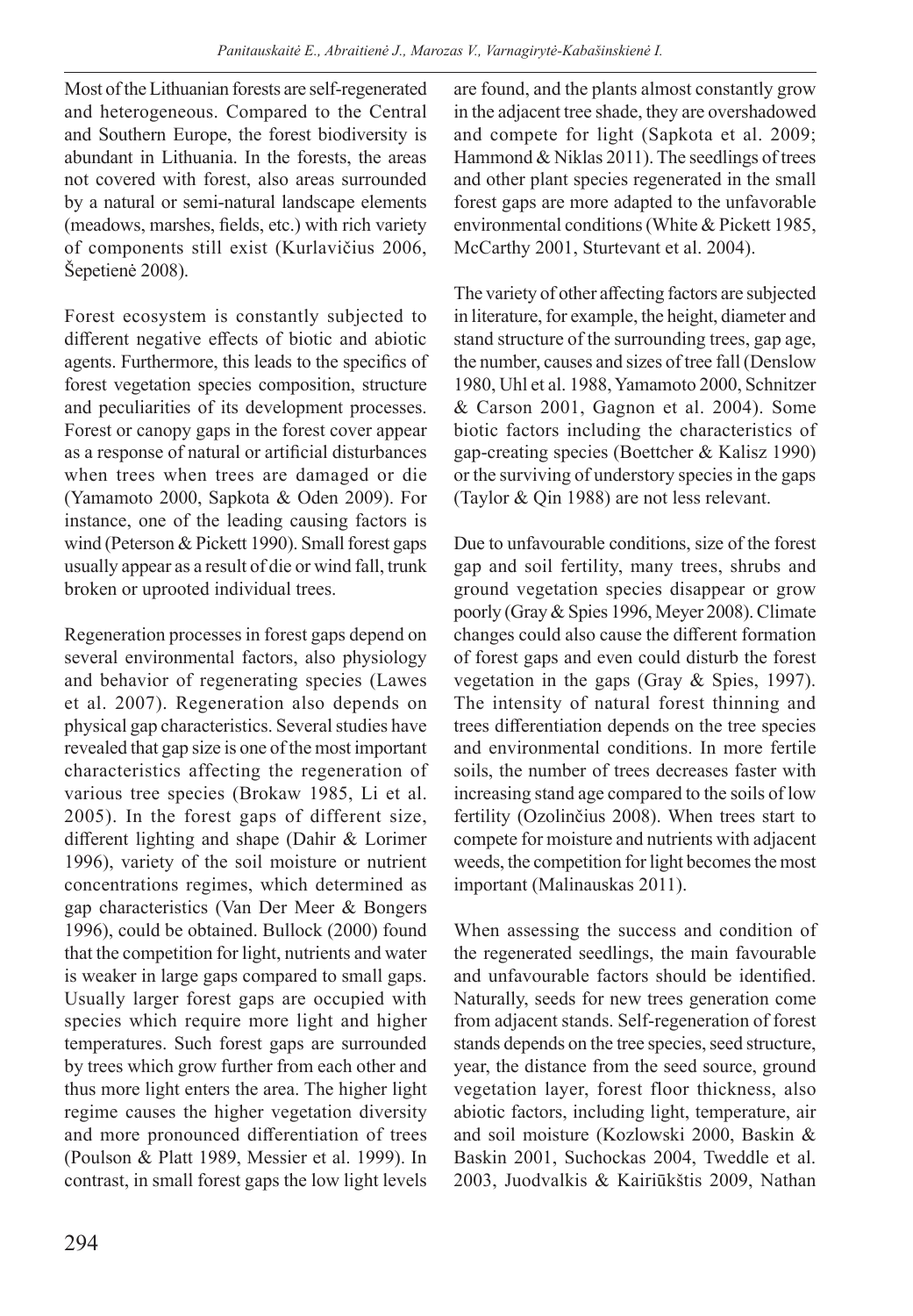et al. 2011). Natural forest regeneration has a number of advantages: new generation of forest stand well corresponds with the forest site type, climate, and soil properties (Šeben et al. 2013). Forest regeneration depends on many conditions. For example, the new generation of trees and undergrowth is affected by the viability of forest ground vegetation cover, species composition and projection cover (Bačkaitis & Riepšas 2003; Gaudio et al. 2011). Young tree seedlings compete for water and soil nutrients with ground vegetation, and this inhibits tree seeds germination and seedlings growth (Paris et al. 1995, 1998, Frochot et al. 2002, Gama et al. 2006, Michalet 2007). Tree regeneration is also influenced by the species composition, diversity and age of the surrounding stand. Each tree species require for specific soil moisture, forest litter thickness and soil physical properties (Gradeckas & Malinauskas 2011, Liira et al. 2011). The content of soil organic matter causes soil fertility, and, moreover, it has an impact on the seedlings viability (Marcinkonis ir kt. 2011). Soil moisture is also an acting factor for seed germination and seedling development. The more favorable conditions for seed germination are found under the stand cover where temperature and moisture are less variable (Karazija 2008). Aim of this study was to evaluate the effect of microclimate on vegetation in forest gaps and to determine the changes of woody and ground vegetation in the gaps of different size.

## **MATERIAL AND METHODS**

*Site characteristics.* The study was conducted in the Vištytgiris botanical and zoological reserve which is located in the territory of Vištytgiris forest of State Vištytis regional park (Fig. 1).

The Vištytgiris botanical and zoological reserve was established in 1992 aiming to preserve the typical broad-leaved forest communities with mixed and rich flora and fauna. The reserve covers an area of 657 ha, which represents 6.7% of the total area of the park. The reserve covers the central part of the forest Vištytgiris (Report of Vištytis Regional Park 2011).

In this territory, mean annual precipitation is 550-650 mm, mean annual air temperature is 7ºC and mean wind speed is 3-3.5 m/s (Lithuanian climate... 2013). Soils are *Luvisols* and *Albeluvisols* (Volungevičius & Kavaliauskas 2012). Forests in the Vištytgiris botanical and zoological reserve are assigned as forests for protection of ecosystems or second forest group forests of special-purpose according the distribution of forest land area by forest groups and subgroups in Lithuania. Only regeneration fellings, including all types of intermediate clearings and salvage cuttings, are allowed in the naturally mature stands of the second group forests (Forest felling rules 2011).

The botanical studies showed that there are 439 species of spontaneous flora vascular plants, including 17 species of vascular spore forming plants, 2 species of gymnosperm and 420 species of angiosperms in the area of Vištytgiris botanicalzoological reserve. Also, 21 tree species, 111 moss species and 418 species of herbaceous plants were registered. Twelve species of plants and 8 species of mosses are included in the Red Book of Lithuania, for example, *Hordelymus europaeus* (L.), *Hedera helix* L., *Dactylorhiza baltica*, *Arctium nemorosum* Lej. and others.

In the reserve, forest stands are of natural origin, the dominant tree species are *Quercus robur* L., *Picea abies* L., *Carpinus betulus* L., *Populus tremula* L., *Betula pendula* Roth, *Tilia cordata* Mill., *Acer platanoides* L., *Fraxinus excelsior* and *Pinus sylvestris* L. *Alnus glutinosa* (L.) Gaertn. and *Salix caprea* are found in more humid places. In the undergrowth layer grow Norway spruce with admixture of birch sp. and aspen, in the underbrush layer grow hazel, rowan and honeysuckle. The ground vegetation is characterized by high species diversity; the species like *Rubus idaeus* L., *Trientalis europaea* L., *Vaccinium myrtillus* L., *Aegopodium podagraria* L., *Anemone nemorosa* L. are found (Report of Vištytis Regional Park 2011).

*Data collection.* For the assessment of woody and herbaceous vegetation, accounting areas of three different sizes were randomly selected in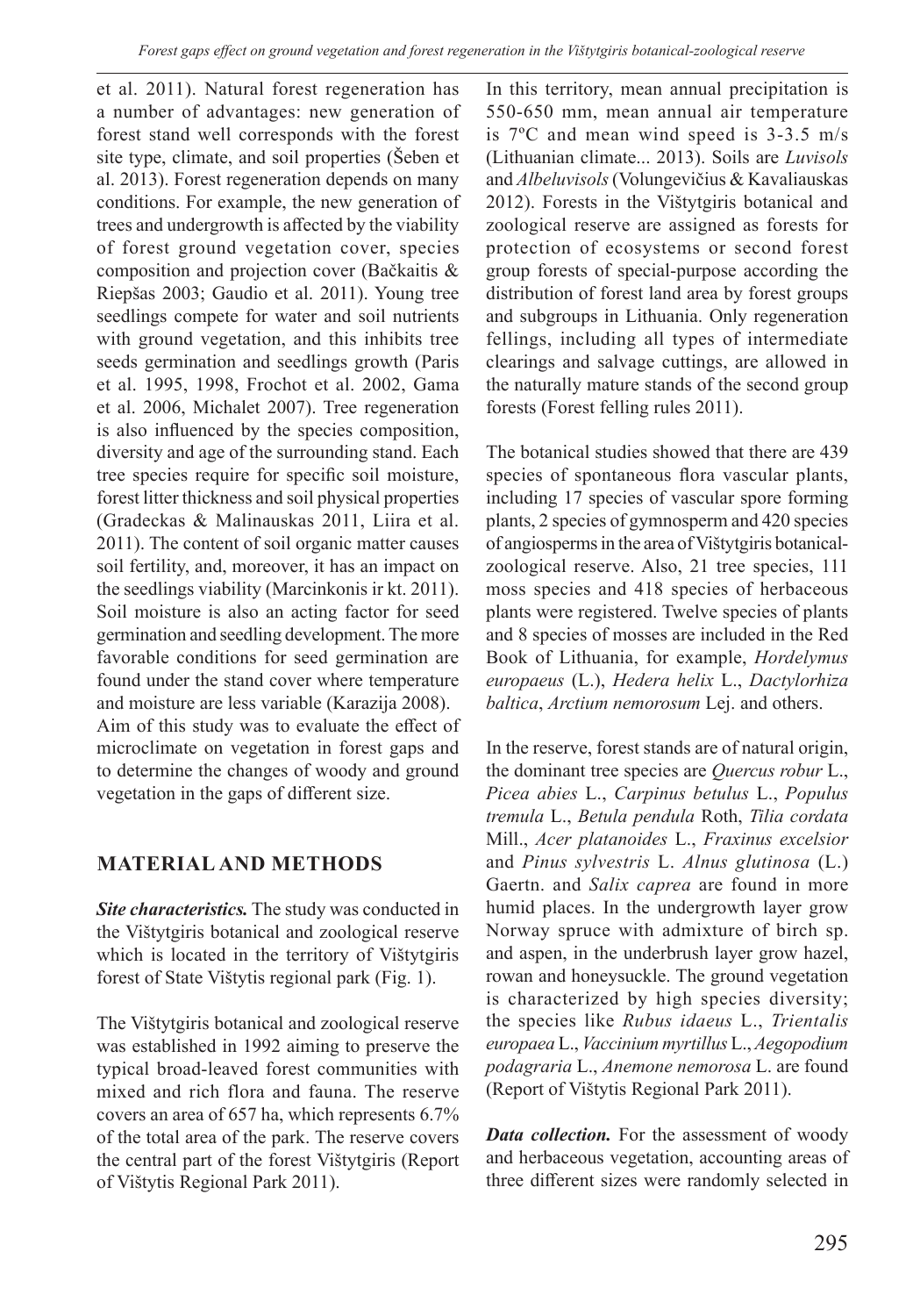2013, June. Totally, five small areas of 20  $m^2$ , twelve medium-sized areas of about  $50 \text{ m}^2$  and five large areas of about  $150 \text{ m}^2$  were chosen. In each selected area, the woody vegetation and projection coverage of herbaceous vegetation were assessed. Only the seedlings of target species growing in the fertile sites of normal moisture (Nc forest type) were calculated. The lighting in the open area and under the canopy layer, soil temperature, moisture and pH were measured.

For the assessment of woody vegetation, transects of 2 meters width along the accounting area northsouth direction were distinguished (Lithuanian National ..., 2003). The density of seedlings necessary to regenerate the stand is indicated in the Rules for reforestation and afforestation. The amount of the seedlings in mixed forest stands was assessed in the accounting areas according to the amount of each species up to 50 cm and above 50 cm. The recommended norm of the seedlings was calculated for individual species. Further, the values for woody vegetation were re-calculated as number of seedlings per hectare (units / ha).

The projection coverage of ground vegetation (in percent) was assessed visually according the forest vegetation methodology applied in the forest monitoring (Tallent-Hansel, 1994). For



Fig. 1. Research plots in Vištytgiris botanical-zoological reserve.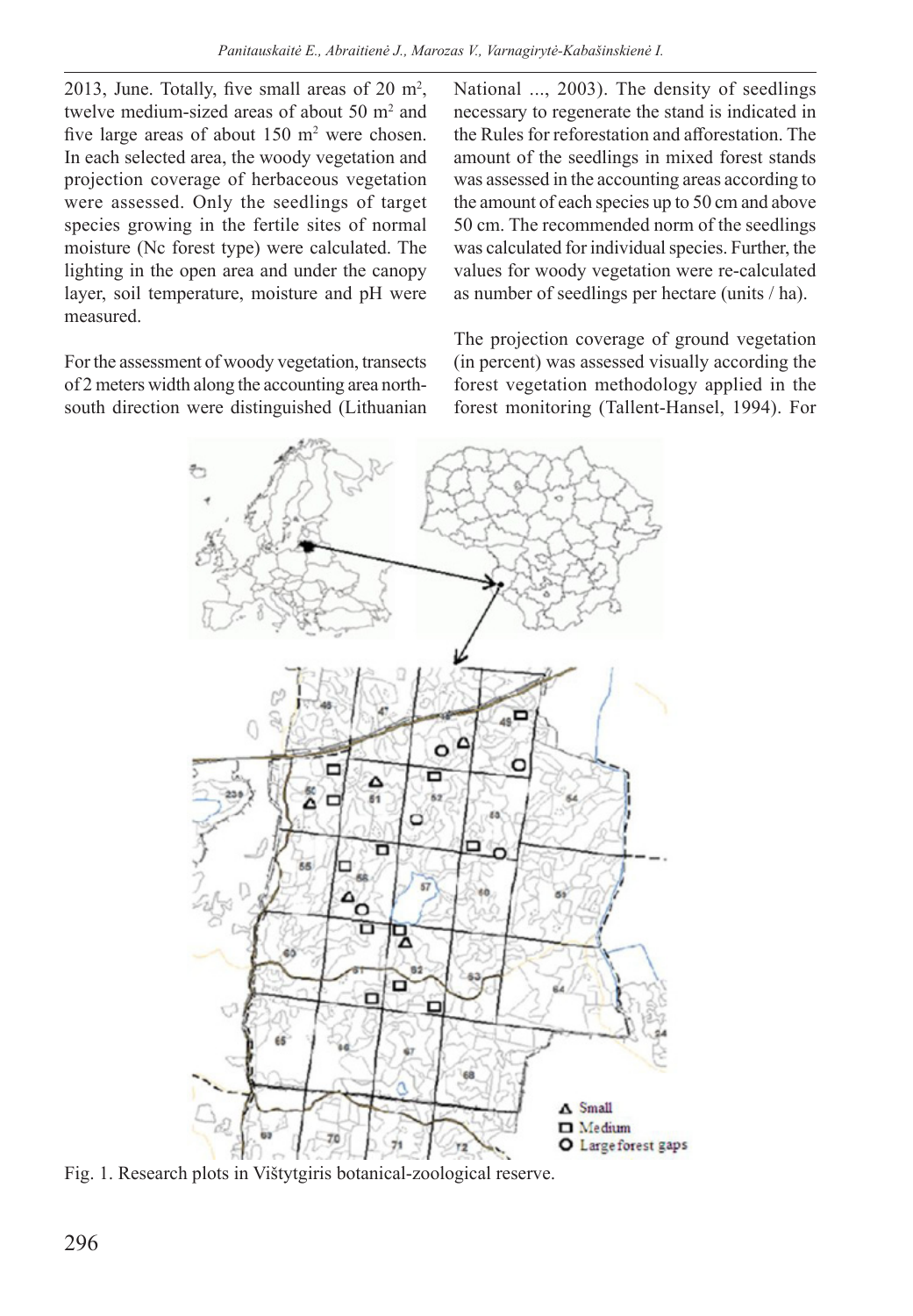the assessment of ground vegetation projection coverage, three squares of  $1 \text{ m}^2$  were randomly selected in each plot (Ozolinčius, 2008).

Soil moisture and temperature was measured using a portable device WET, the soil pH using a portable device PNT 3000. These indicators were measured in the soil at a depth of 5 cm in the center of the accounting area, at the edge and in the forest, 5 meters from the accounting area. The lighting or luminous flux, which penetrates through coniferous or deciduous tree canopy and falling down to the lower vegetation layers, was measured using the device HemiView Canopy System. The hemispherical images were made in the central part and at the edge of the small, medium-sized and large areas and next to edge in the forest. For the analyses of the hemispherical images, a computer program HemiView was used. The following lighting indices were assessed: direct, diffused and total radiation.

*Data analyses.* The descriptive statistical data analysis and correlation analysis were used. All statistical analyses were carried out using the STATISTICA 8.0 software.

## **RESULTS AND DISCUSSION**

**Regeneration patterns of woody vegetation in forest gaps**. Small forest gaps were dominated by undemanding to the lack of light tree species (Fig. 2). In the gaps of this size, Norway spruce and Common oak were dominated, and comprised four parts in the species composition.

In the medium-sized gaps, both tolerant to poor lighting and demanding more light species were usually found. On average, the Norway spruce dominated among other tree species in the medium-sized forest gaps, and it comprised five parts in the species composition, while smallleaved lime (*Tilia cordata*) comprised only two parts (Fig. 2). Meanwhile, oak trees comprised only one part in tree species composition. In the large gaps, forest tree species that require intense lighting and higher temperature were normally found. Our data showed that aspen was dominated and comprised five parts in the species composition.

According to H. Ellenberg (1991), Common oak, aspen, Silver birch seedlings were attributed to semi-light-demanding species, while Norway spruce and small-leaved lime to – semi-shadeprefering species.

**Projection coverage of herbaceous plants in forest gaps**. Based on our data, projection coverage of herbaceous vegetation in the small gaps was low (Fig. 3). According to the vegetation aggressiveness groups obtained by Karazija (2008), herbaceous cover in the small gaps was assigned to the first group of aggressiveness. Totally, in small gaps 17 herbaceous plant species were found. The highest average projection coverage was by *Melica* 





Fig. 2. Dominated tree species in small, medium-size and large forest gaps.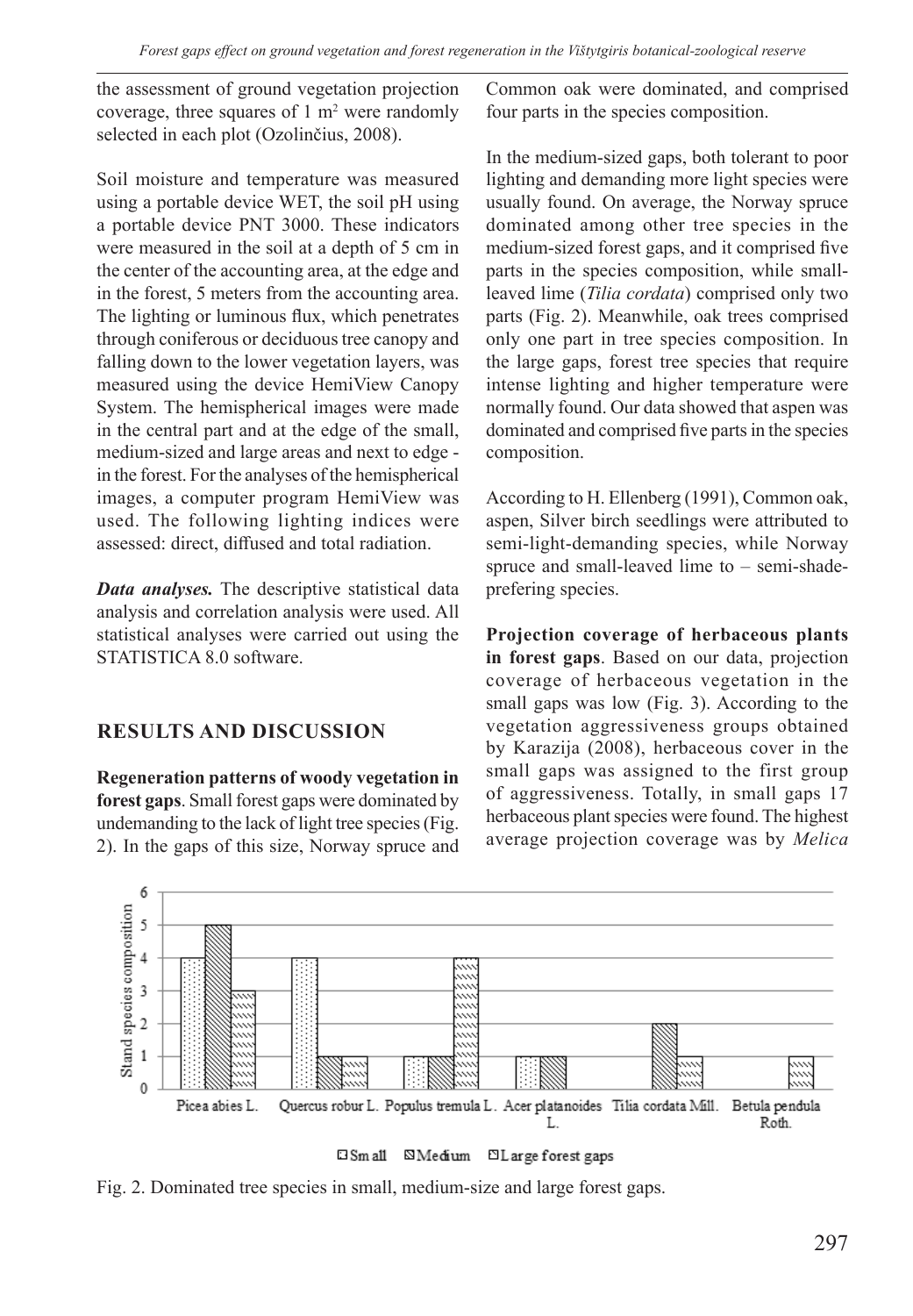*nutans* L. (21%), *Lamiastrum galeobdolon* L. (15%) and *Calamagrostis arundinacea* L. (10%) (Fig. 3). The lowest average projection coverage was by *Aegopodium podagraria* L., *Dryopteris filix-mas* L. Schott, *Equisetum sylvaticum* L. and *Rubus idaeus* L.

Projection coverage of herbaceous vegetation in the medium-sized gaps varied in a very wide range from 1 to 80%. According to the impact on forest regeneration, grass cover of the mediumsized gaps was placed in the second group of aggressiveness. The highest average projection coverage was by *Impatiens parviflora* Dc. (35%), *Lamiastrum galeobdolon* L. (15%), *Oxalis acetosella* L. (13%) and *Vaccinium myrtillus* L. (11%). Minimum of 1% average projection coverage was found for *Hepatica nobilis* Mill., *Murorum Hieracium* L., *Paris quadrifolia* L., *Urtica dioica* L. and 2% - *Rubus nessensis*.

On average, projection coverage of herbaceous vegetation in the large gaps varied from 2 to 48%. According to the influence on forest regeneration, grass cover of large gaps was assigned to the third group of aggressiveness, with the exception of only one assessed gap. The vegetation cover of the mentioned gap, due to its exceptionally high and undergrowth-shading dense grass, was assigned to the fourth group of aggressiveness. The highest average projection of 48% was found for *Calamagrostis arundinacea* L., 40% for *Urtica dioica* L., *Melica nutans* L., and 24% - for *Aegopodium podagraria* L. The lowest coverage of 2% was determined for *Carex nigra* (L.) Reichard.

Forest regeneration is undoubtedly influenced by herbaceous forest vegetation. Herbaceous plants compete with regenerating plants for lighting and soil nutrients. This influences the vitality of regenerating plants, slows their growth, and may increase the mortality of naturally regenerated seedlings. It was found that naturally regenerated seedlings often die as a result of competition with plants, water and nutrient deficiency or suppression even on fertile sites during arid years (Nilsson Orlander 1999, Nilsson et al. 2006). Based on the results of this study, we could conclude that forest gaps of all three sizes were mainly dominated by grass cover of medium aggressiveness. In this particular case, we could assume that the obtained grass cover would not cause much damage to forest regeneration in the assessed forest gaps. However, due to the specific microclimatic conditions or heterogeneity in the individual forest sites, very dense herbaceous vegetation cover can be formed.

**Soil temperature in the forest gaps.** Determining the change of woody and herbaceous vegetation in the forest gaps, it is important to evaluate site microclimatic conditions (soil temperature, moisture and pH) and the dependence of





Fig. 3. Projection coverage of ground vegetation in small, medium-size and large forest gaps.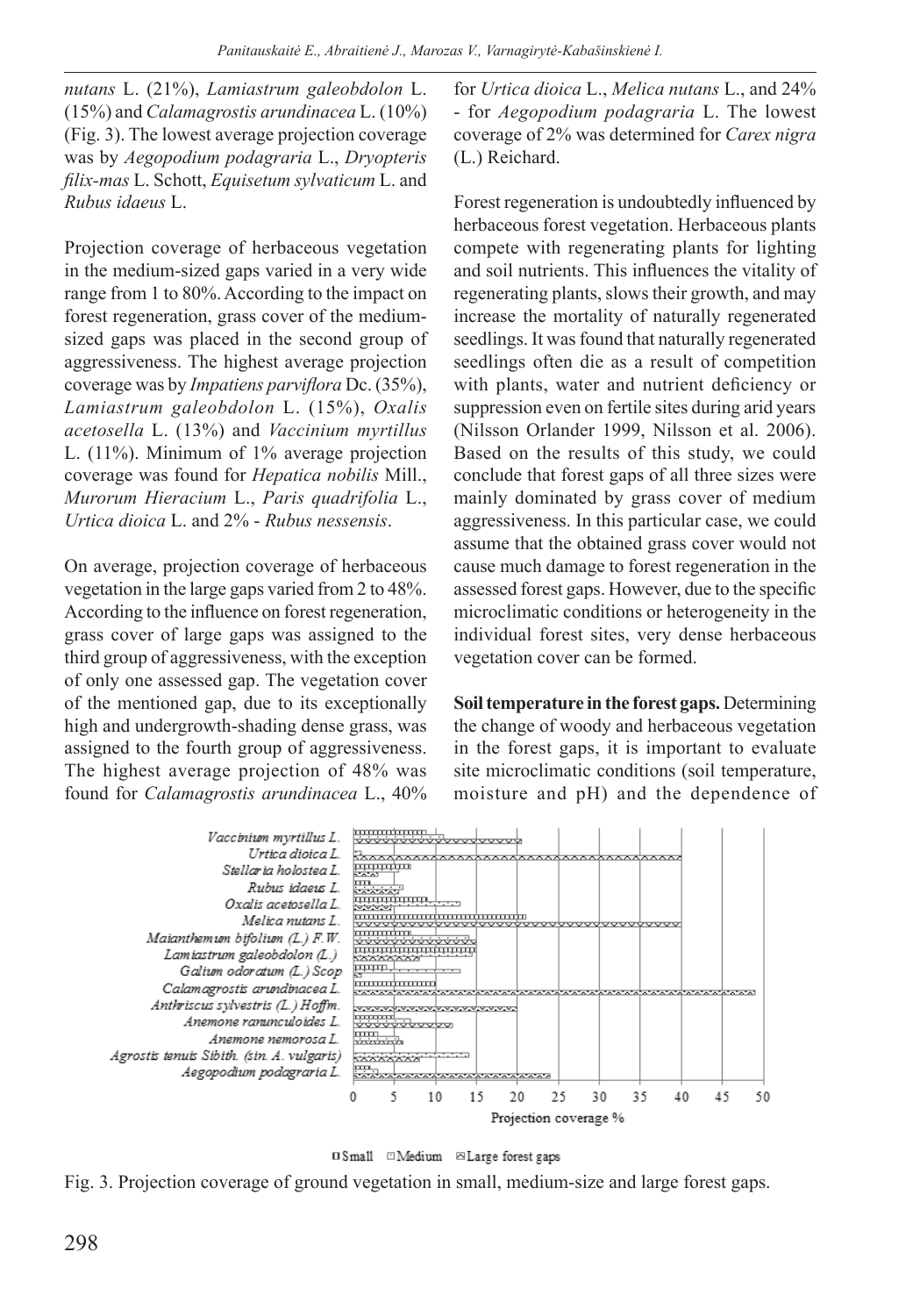|                               | Soil temperature, °C         |         |         | Standard  | Variation                     |
|-------------------------------|------------------------------|---------|---------|-----------|-------------------------------|
|                               | Mean $\pm$ standard<br>error | Minimal | Maximal | deviation | coefficient,<br>$\frac{0}{0}$ |
| Centre of small gap           | $25.94 \pm 0.80$             | 23.70   | 28.00   | 1.79      | 6.89                          |
| Centre of medium-sized<br>gap | $21.55 \pm 0.44$             | 18.60   | 23.70   | 1.51      | 7.10                          |
| Centre of large gap           | $24.78 \pm 0.73$             | 22.70   | 27.00   | 1.64      | 6.63                          |
| Edge of small gap             | $23.78 \pm 0.88$             | 21.30   | 26.20   | 1.97      | 8.28                          |
| Edge of medium-sized gap      | $19.95 \pm 0.31$             | 17.60   | 21.50   | 1.08      | 5.47                          |
| Edge of large gap             | $22.62 \pm 0.59$             | 21.10   | 24.50   | 1.33      | 5.86                          |
| Forest                        | $21.06 \pm 0.65$             | 19.10   | 23.20   | 1.54      | 7.16                          |

Table 1. Soil temperature in small, medium-size and large forest gaps

vegetation on changing environmental conditions. According to our data, the highest soil temperature was found in the small, while the lowest – in the medium-sized gaps (Table 1).

The largest difference ranging from 4.9 to 5.1 degrees between the minimum and maximum soil temperature was found in the centre of mediumsized gaps, on the edge of small gaps, and in the forest near small and large gaps. Minimum of 2-3 degrees difference was found at the edge of large and in the forest near medium-sized gaps.

Statistically significant correlation ( $r = -0.94$ , p = 0.05) between soil temperature and Norway spruce (*Picea abies* L.) natural regeneration was found in the large gaps, i.e. the amount of naturally regenerated seedlings decreased at higher temperatures. In the case of aspen (*Populus tremula* L.), with increasing temperature, a higher amount of naturally regenerated seedlings (r  $= 0.99$ ,  $p = 0.01$ ) was found. In the mediumsized gaps a decrease in the number of naturally regenerated seedlings of common maple (*Acer*   $platanoides$  L.) ( $r = -0.91$ ,  $p = 0.03$ ) was recorded at higher temperatures.

**Soil moisture content in the forest gaps**. Along with the assessment of the vegetation cover, measurements of soil moisture content were conducted in the gaps of all sizes. Summarising the results of these measurements, we concluded that the maximum soil moisture content was

found in the center, near the edge, and in nearby growing forest of medium-sized gap, while the lowest - in the small gaps (Table 2).

The largest difference between the maximum and minimum soil moisture content was found in the medium-sized gaps, the lowest - in the small gaps.

Statistically significant correlation ( $r = -0.99$ ,  $p =$ 0.01) between soil moisture content and Norway spruce (*Picea abies* L.) natural regeneration was recorded in the small gaps, i.e. under higher humidity, the amount of naturally regenerated spruce seedlings decreased. In the medium-sized gaps a higher number of spruce (*Picea abies* L.) seedlings  $(r = 0.63, p = 0.04)$  was found with increasing humidity. In the case of Silver birch (*Betula pendula* Roth), with increasing humidity, the number of natural seedlings increased  $(r =$ 0.99,  $p = 0.01$ ) in the large gaps.

**Soil pH in the forest gaps of different size.** The seeds of individual tree species germinate best at a given pH of the soil. The predominant species of naturally regenerated seedlings was Norway spruce, which grows best when the pH is about 5.0 (Karazija, 2008). In summary, soil pH data showed that the highest soil pH difference between the minimum and maximum values was in the center of medium-sized gaps (pH differed by 1.57 pH units), on the outskirts of the large gaps (by 1.46 pH units), and the smallest difference was in the center of large and at the edge of small gaps (Table 3).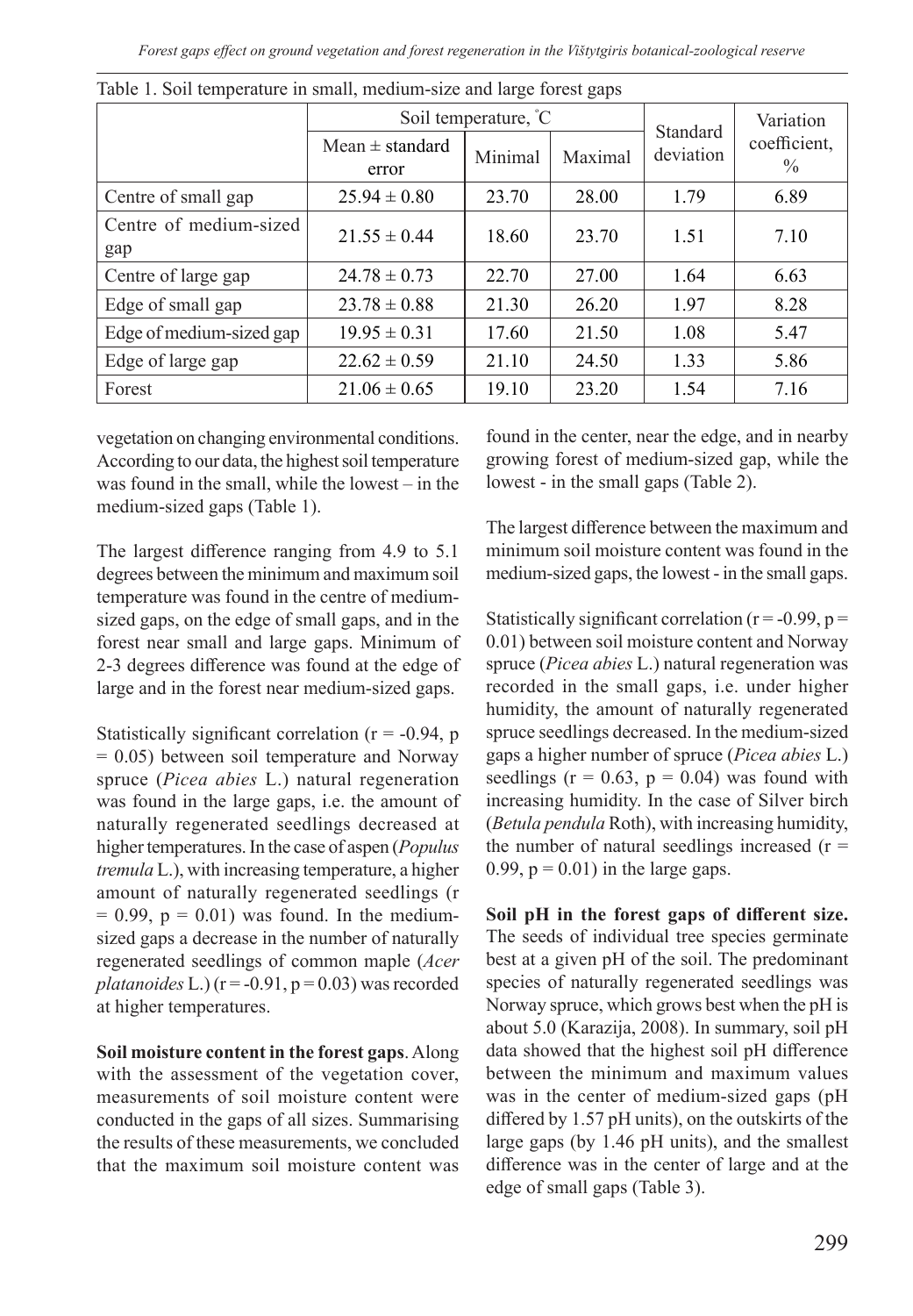|                                 | Soil moisture, %             |         |         | Standard  | Variation            |
|---------------------------------|------------------------------|---------|---------|-----------|----------------------|
|                                 | Mean $\pm$ standard<br>error | Minimal | Maximal | deviation | coefficient,<br>$\%$ |
| Centre of small gap             | $4.26 \pm 0.90$              | 1.40    | 6.20    | 2.01      | 47.40                |
| Centre of medium-sized<br>gap   | $9.97 \pm 2.07$              | 2.10    | 26.80   | 7.18      | 71.99                |
| Centre of large gap             | $4.88 \pm 1.80$              | 1.40    | 11.40   | 4.02      | 82.44                |
| Edge of small gap               | $8.00 \pm 1.29$              | 4.70    | 11.20   | 2.88      | 36.00                |
| Edge of medium-sized gap        | $13.42 \pm 2.84$             | 4.70    | 39.60   | 9.85      | 73.37                |
| Edge of large gap               | $11.08 \pm 2.47$             | 4.30    | 17.50   | 5.52      | 49.85                |
| Forest near small gap           | $10.94 \pm 2.12$             | 6.70    | 17.40   | 4.73      | 43.28                |
| Forest near medium-sized<br>gap | $18.70 \pm 3.15$             | 7.80    | 45.70   | 10.90     | 58.34                |
| Forest near large gap           | $22.18 \pm 4.85$             | 5.70    | 31.60   | 10.85     | 48.93                |

Table 2. Soil moisture in small, medium-size and large forest gaps

Table 3. Soil pH in the forest gaps of different size

|                               | Soil pH                      |              |              | Standard  | Variation co- |
|-------------------------------|------------------------------|--------------|--------------|-----------|---------------|
|                               | Mean $\pm$ Standard<br>error | Mini-<br>mal | Maxi-<br>mal | deviation | efficient, %  |
| Centre of small gap           | $5.29 \pm 0.20$              | 4.68         | 5.82         | 0.45      | 8.46          |
| Centre of medium-sized<br>gap | $4.88 \pm 0.12$              | 4.31         | 5.88         | 0.42      | 8.56          |
| Centre of large gap           | $5.77 \pm 0.19$              | 5.20         | 6.24         | 0.43      | 7.44          |
| Edge of small gap             | $5.17 \pm 0.22$              | 4.71         | 5.81         | 0.50      | 9.60          |
| Edge of medium-sized<br>gap   | $4.61 \pm 0.11$              | 4.04         | 5.39         | 0.38      | 8.27          |
| Edge of large gap             | $5.43 \pm 0.24$              | 4.73         | 6.19         | 0.54      | 9.87          |
| Forest                        | $4.63 \pm 0.14$              | 4.30         | 5.20         | 0.34      | 7.41          |

A statistically significant relationship was found in the small gaps between soil pH and the amount of naturally regenerated seedlings of Norway spruce (*Picea abies* L.) (r = -0.96, p = 0.04), common oak (*Quercus robur* L.) (r = 0.96, p = 0.01), i.e. when pH was  $5.23\pm0.06$ , the number of Norway spruce seedlings decreased, while in the case of oaks – it increased. In the medium-sized gaps the number of Norway spruce (*Picea abies* L.)  $(r = 0.81, p = 0.01)$  seedlings increased at pH 4.75±0.14. In the large gaps, the number of Silver birch (*Betula pendula* Roth.) ( $r = -0.98$ ,  $p = 0.05$ ) seedlings decreased at pH 5.60 $\pm$ 0.17.

**Lighting in the forest gaps and under the tree canopies**. Lighting, as well as other environmental factors, affects plants regenerating under the canopy of stands. It was found that the amount of undergrowth increases with the increase of light. Under enhanced lighting, natural regeneration or offsprings flourish. Assessing the success of regeneration in fertile forest sites, the flourishing of the underbrush and grassy vegetation is taken into account. Depending on various conditions and tree species, the cover under tree canopies receives about 30% of the total radiation (Juodvalkis et al., 2010). Our data showed that mean total radiation that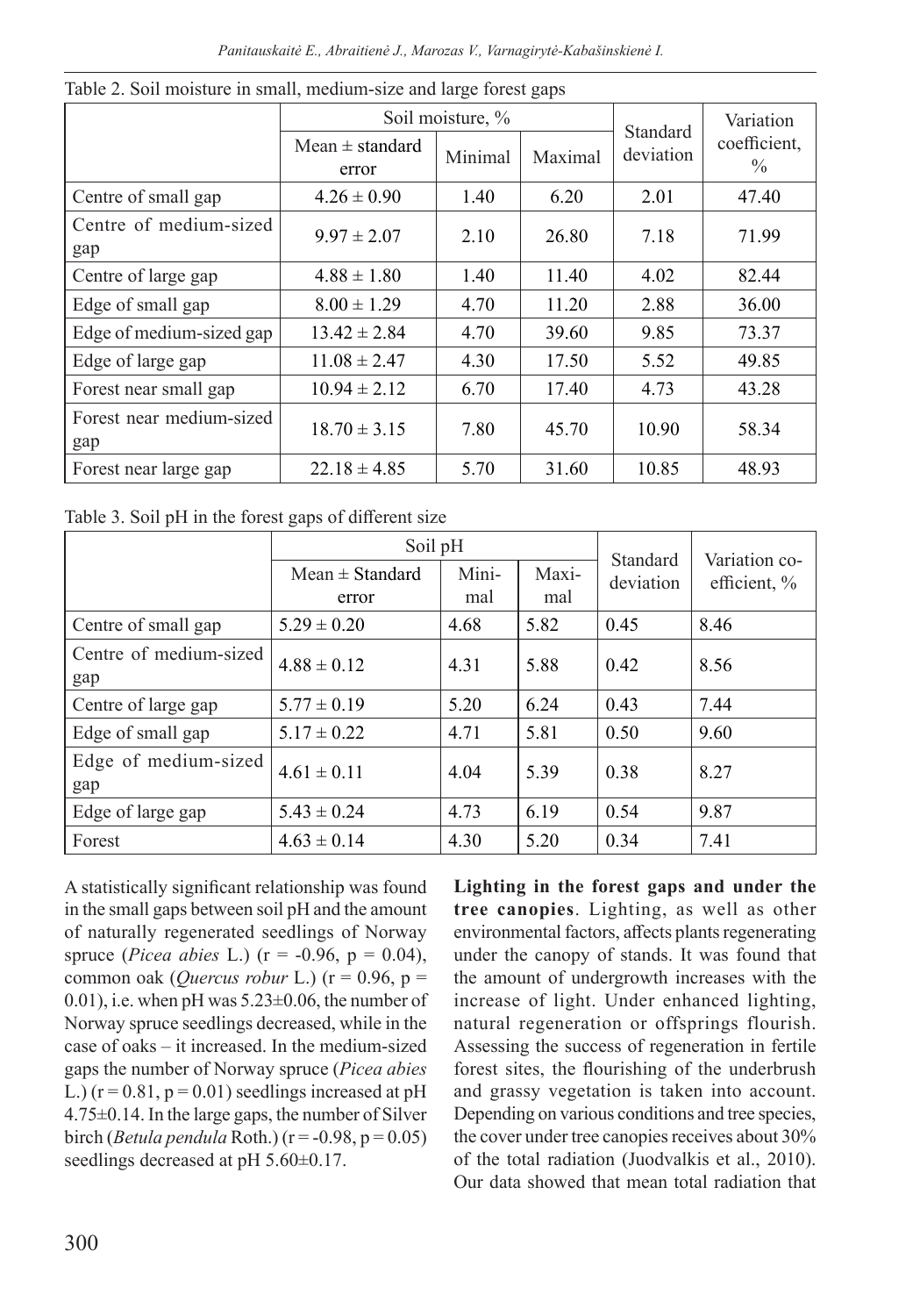*Forest gaps effect on ground vegetation and forest regeneration in the Vištytgiris botanical-zoological reserve*

|                            | Dispersed radiation | Direct radiation | Total radiation  |
|----------------------------|---------------------|------------------|------------------|
| Centre of small gap        | $231 \pm 15.4$      | $1182 \pm 201.5$ | $1413 \pm 211.7$ |
| Centre of medium-sized gap | $197 \pm 6.9$       | $499 \pm 46.0$   | $696 \pm 50.0$   |
| Centre of large gap        | $320 \pm 24.0$      | $708 \pm 61.0$   | $1027 \pm 59.0$  |
| Edge of small gap          | $196 \pm 17.1$      | $589 \pm 28.4$   | $785 \pm 14.6$   |
| Edge of medium-sized gap   | $177 \pm 7.9$       | $513 \pm 39.0$   | $690 \pm 40.0$   |
| Edge of large gap          | $242 \pm 19.1$      | $511 \pm 34.8$   | $754 \pm 16.2$   |
| Forest                     | $204.7 \pm 7.1$     | $677.3 \pm 37.7$ | $882.0 \pm 43.3$ |

Table 4. Solar radiation in the forest gaps of different size. Values are given as the Mean  $\pm$  Standard error

falls within the center of a small gap comprised 17.60%, that of medium-sized gap - 29.58%, that of a large gap - 31.16% (Table 4).

In the medium-sized gaps a statistically significant relationship was recorded between Norway spruce (*Picea abies* L.) and diffuse ( $r = 0.70$ ,  $p$ )  $= 0.02$ ), direct (r = 0.63, p = 0.04), and total (r = 0.67, p = 0.02) radiation, small-leaved lime (*Tilia cordata* Mill.) and diffuse radiation ( $r = -0.79$ ,  $p =$ 0.01), i.e. under more intense lighting the number of natural Norway spruce seedlings increased, while that of lime – decreased

## **CONCLUSIONS**

Species composition and quantity of woody vegetation in a forest site depended on its size. Small gaps were dominated by a lack of lighttolerant, medium-sized – by the lack of lighttolerant and requiring more light, while large gaps – by more light and higher temperatures requiring species.

Species composition of vegetation abounds depending on the size of the gaps. In the small gaps 17 species of herbaceous plants were found, in the medium size - 28 species, and in the large gaps - 30 herbaceous plant species. In the medium-sized gaps the overall projection coverage was the highest (80%), and the lowest (50%) - in the small gaps.

The part of the total radiation which falls to the center depended on the size of gaps: maximum radiation of 31.16% was found in the large gaps, and the minimum of 17.60% was found in the small gaps.

The highest soil temperature and the lowest humidity were ascertained in the small gaps, the lowest soil temperature and the largest soil moisture - in the medium-sized gaps. Soil temperature and moisture content had a statistically significant impact on the amount of Norway spruce (*Picea abies* L.), common maple (*Acer platanoides* L.), aspen (*Populus tremula* L.) seedlings.

The soil of small and large gaps was slightly acidic (pH 5.17 to 5.77), while that of mediumsized - averagely acidic (pH 4.61 to 4.88). Statistically significant relationship was found between soil pH and the number of Norway spruce (*Picea abies* L.), common oak (*Quercus robur* L.), silver birch (*Betula pendula* Roth.) seedlings.

The optimum conditions for natural forest regeneration are in medium-sized gaps. In gaps of this size the best microclimatic conditions for various tree species are formed.

## **REFERENCES**

Bačkaitis J., Riepšas E. 2003. More significant ecological factors, influencing pine regeneration (*Pinus sylvestris* L.) in the cut-areas with left seed-trees in the Nb forest site [Svarbesni ekologiniai veiksniai,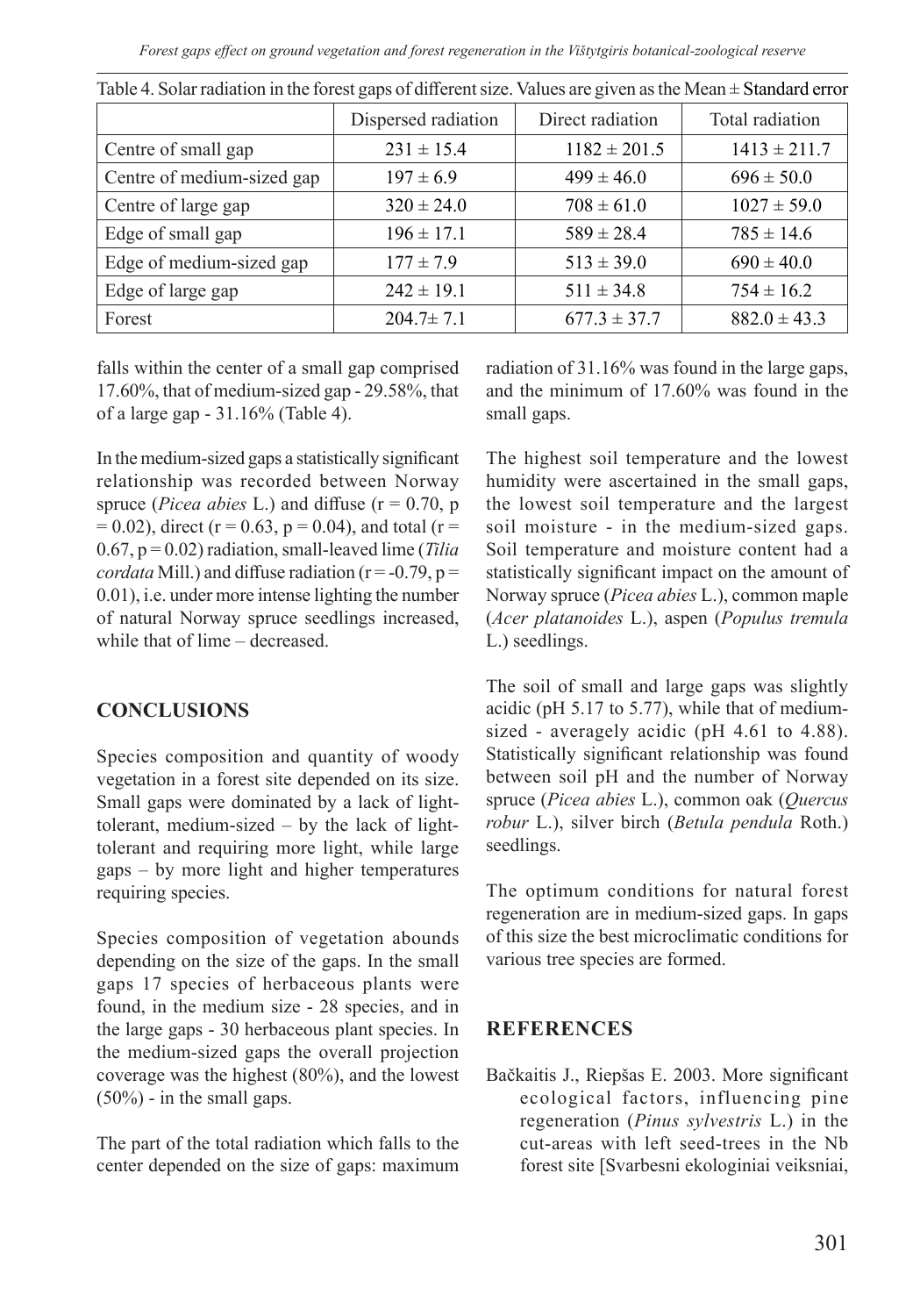turintys įtakos pušies (*Pinus sylvestris* L.) žėlimui kirtavietėse su paliktais sėkliniais ir priedangos medžiais Nb augavietėje] // Vagos. 59. Pp.14-22.

- Baskin C.C., Baskin J.M. 2001.Seeds: ecology, biogeography and evolution of dormaney and germination. – London: Academic Press, Pp. 667.
- Boettcher S. E., Kalisz P. J. 1990. Single-Tree Influence on Soil Properties in the Mountains of Eastern Kentucky. *Ecology,*  71:1365–1372.
- Brokaw NVL. 1985. Gap-phase regeneration in a tropical forest. *Ecol Lett.,* 66:682–7.
- Dahir SE., Lorimer CG 1996. Variation in canopy gap formation among developmental stages of northern hardwood stands. *Can J For Res*., 26:1875-1892.
- Denslow J.S. 1980. Gap partitioning among tropical rainforest trees. *Biotropica Supplement 12*, 47-55.
- Forest felling rules [Miškų kirtimų taisyklės]. 2011. Lietuvos Respublikos Aplinkos ministerija, Miškų departamentas. – Vilnius: Lodvila. Pp. 39
- Frochot H., Armand G., Gama A., Nouveau M., Wehrlen L. 2002. La gestino de la vegetation accompagnatrice: etat et perspective. – Revue Forestiere Francaise, Pp. 505-520.
- Gagnon P., Himmelman JH., Johnson LE. 2004. Temporal variation in community interfaces: kelp-bed boundary dynamics adjacent to persistent urchin barrens. *Mar Bio*., 144:1191-1203.
- Gama A., Dumas Y., Frochot H. 2006. Utilisation des herbicides en foret et gestino durable. – Editeur Quae. Pp. 320.
- Gaudio N., Balandier P., Dumas Y., Ginisty C.A. 2011. Growth and morphology of

three forest understorey species (*Calluna vulgaris, Molinia caerulea and Pteridium aquilinum*) according to light availability. Forest Ecology and Management. 261. Pp. 489-498.

- Gradeckas A., Malinauskas A. 2005. Biological and ecological factors of forest plantations establishment and the experience of this activity in Lithuania [Miško želdynų veisimo biologiniai ir ekologiniai veiksniai bei patirtis Lietuvoje]. – Kaunas: Lututė. Pp. 404 p.
- Gray A. N., Spies T. A. 1996. Gap size, withingap position and canopy structure effects on conifer seedling establishments. *Journal of Ecology,* 84. Pp. 635-645.
- Gray A. N., Spies T. A. 1997. Microsite controls on tree seedling establishment in conifer forest canopy gaps. *Journal Ecology.* 78(8): 2458-2473.
- Hammond S. T., Niklas K. J. 2011. Modeling forest self-assembly dynamics using allometric and physical first principles. *BioScience,* 61: 663-676.
- Juodvalkis A., Kairiūkštis L. 2009. Stand formation and fellings [Medynų formavimas ir kirtimai]. – Akademija, Kauno r.Pp. 156.
- Juodvalkis A., Karazija S., Mikšys V. 2010. Quality and its affecting factors of non-clear final forest cuttings [Neplynų pagrindinių miško kirtimų kokybė ir ją lemiantys veiksniai]. Mūsų girios. 1. Pp.12-14.
- Karazija S. 2008. Forest ecology [Miško ekologija]. – Vilnius. Pp. 296.
- Kozlowski T.T. 2000. Physiological ecology of natural regeneration of harvested and disturbed forest stands: implications for forest management. *Forest Ecology and Management,* 158. Pp. 195-221.

Kurlavičius P. 2006. Protection of biological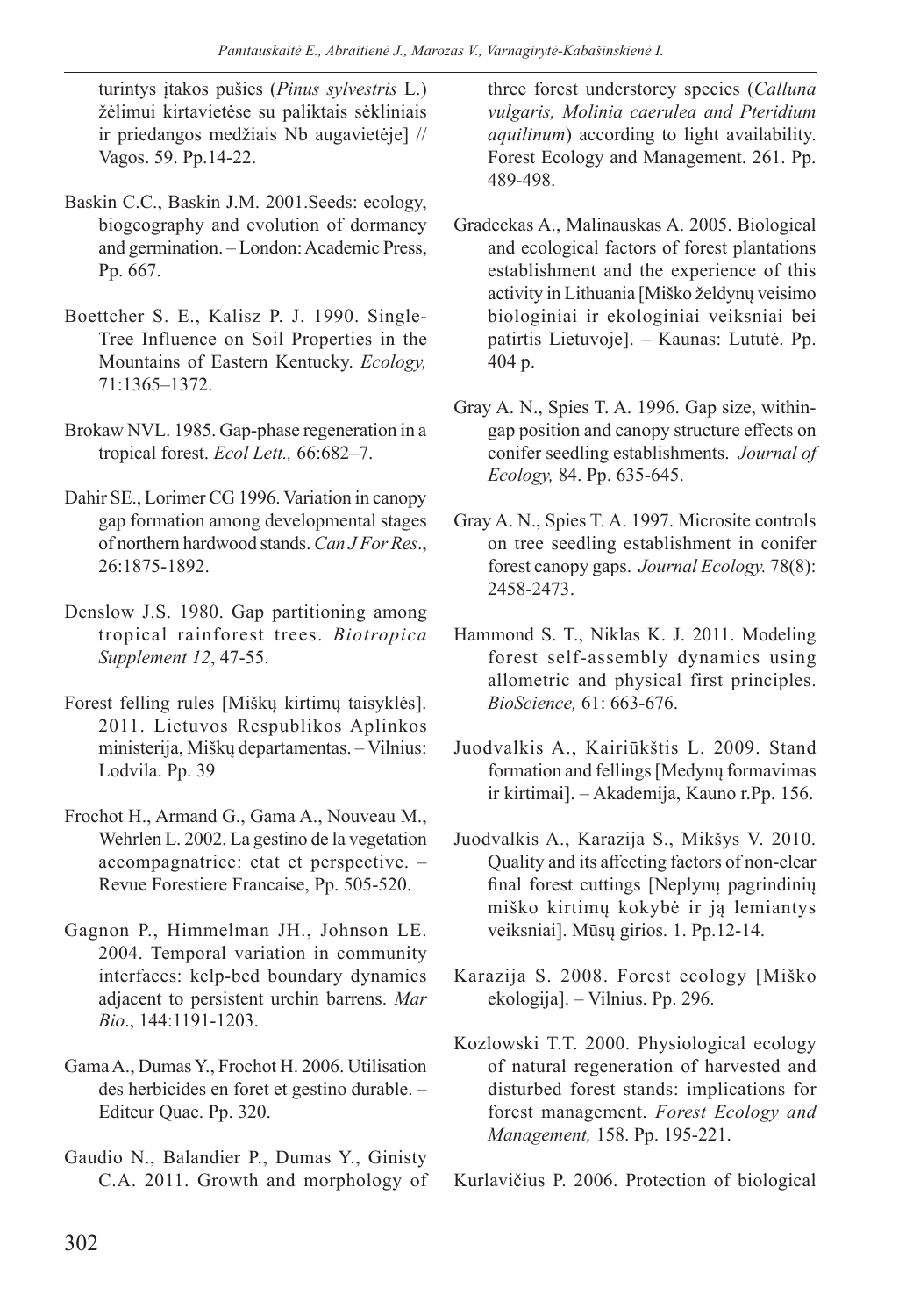diversity in the State forests [Biologinės įvairovės apsauga valstybiniuose miškuose].– Kaunas: Lututė. Pp.151.

- Lawes MJ., Joubert R., Griffiths ME., et al. 2007. The effect of the spatial scale of recruitment on tree diversity in Afromontane forest fragments. *Biol Conserv.,* 139: 447–56.
- Li QZ., Bogaert J., Nijs I. 2005. Gap pattern and colonization opportunities in plant communities: effects of species richness, mortality, and spatial aggregation. Ecography 28: 777–90.
- Lirra J., Sepp T., Kohv K. 2011. The ecology of tree regeneration in mature and old forests: combined knowledge for sustainable forest management. // Journal of Forest Research. 16. p. 184-193.
- Lithuanian climate atlas 2013. [Lietuvos klimato atlasas]. Vilnius. Pp. 175.
- Malinauskas A. 2011. Afforestation of abandoned arable land [Miško želdinių veisimas žemės ūkiui naudotose žemėse] // Mūsų girios. 4. Pp. 16-17.
- Marcinkonis S., Booth C.A., Fullen M.A., Tripolskaja L. 2011. Soil acidity indices in East Lithuania. *Communications in soil science and plant analysis*, 42: 1565- 1580(16).
- McCarthy J. 2001. Gap Dynamics of forest trees: A review with particular attention to boreal forests. *Environmental Reviews*, 9(1): 1-59.
- Messier C., Doucet R., Ruel J.C., Claveau Y., Kelly C., Lechowicz M.J. 1999. Functional ecology of advance regeneration in relation to light in boreal forests. *Canadian Journal of Forest Research,* 29: 812-823.
- Meyer, S. T. 2008. Ecosystem engineering in fragmented forests - Edge-mediated hyperabundance of leaf-cutting ants and resulting impacts on forest structure, microclimate and

regeneration: Doctoral Thesis. – University of Kaiserslautern, Kaiserslautern, Germany.

- Michalet R. 2007. Highlighting the multiple drivers of changes in interactions along stress gradiens. *New Phytologist*, 173: 3-6.
- Nathan R., Horvitz N., He Yanping, Kuparinen A., Schurr F. M., Katul G. G. 2011. Spread of North American wind – dispersed treles in future environments. *Ecology Letters,* 19(3): 211-219.
- Nilsson U., Örlander G. 1999. Vegetation management on grass dominated clearcuts planted with Norway spruce in southern Sweded. *Canadian Journal of Forest Research,* 29:1015-1026.
- Nilsson U., Örlander G., Karlsson M. 2006. Establishing mixed forests in Sweden by combining planting and natural regeneration – effects of shelterwoods and scarification. *Forest Ecology and Management,* 237: 301-311.
- Ozolinčius R. 2008. Forest ecology and forest research: Methods on forest vegetation assessment [Miško ekologija ir miškotyra: Miško augalijos tyrimo metodai]. – Kaunas. Pp. 235.
- Paris P., Cannata F., Olimpieri G. 1995. Influence of alfalfa (*Medicago sativa* L.) intercropping and polyethylene mulching on early growth of walnut (*Juglans* sp.) in central Italy. // Agroforestry Systems, 31:169-180.
- Paris P., Olimpieri G., Todaro L., Pisanelli A., Cannata F. 1998. Leaf-water potential and soil-water depletion of walnut mulched with polyethylene and intercropped with alfalfa in central Italy. *Agroforestry Systems,* 40: 69-81.
- Peterson, C.J. and Pickett, S.T.A. 1990. Microsite and elevational influences on early forest regeneration after catastrophic windthrow. *J. Veg. Sci.,* 1: 657-662.